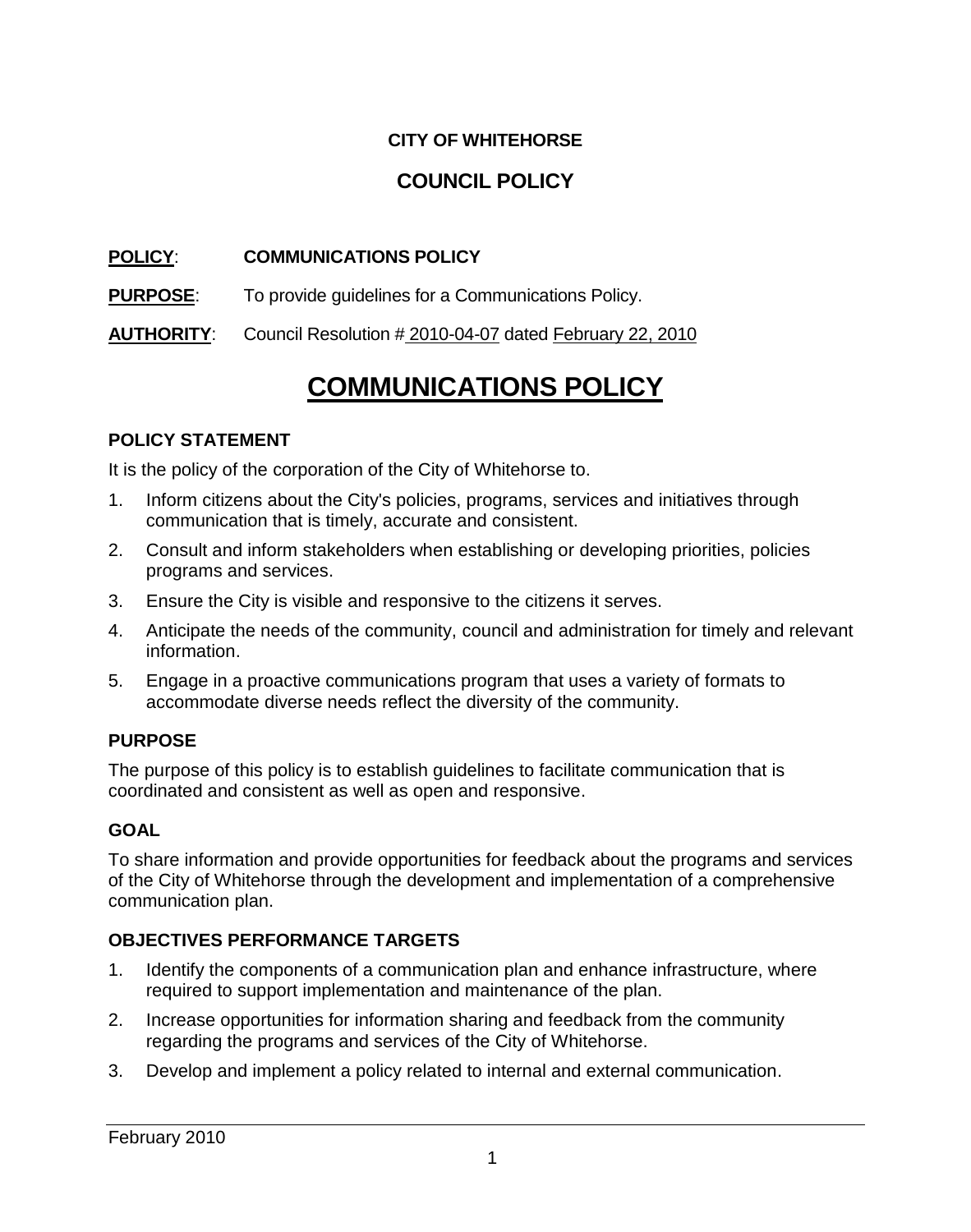- 4. Increase the variety of information available to the public on the City website
- 5. Establish standards for communications with the public, council and City staff.
- 6. Department Managers and Directors are to keep the City Manager's office informed of any issue, or matters including but not limited to those that relate to corporate or politically sensitive matters, health/safety, legal, fiscal matters and to communicate to the City Manager's office as appropriate, in a timely manner.

### **COMMUNITY PARTICIPATION**

- 1. Community participation is a communication activity, and council and staff should play a strategic role in this regard. A communications plan is to be integrated into community participation activities.
- 2. Council and staff promote the community participation program as they interact with all stakeholders and role-players for the success of the program.
- 3. Communication should be involved in all three stages pre, during and post of public participation.
- 4. Council and staff should be made aware of the Communication Policy to understand the rest of the communication environment.

### **CONFIDENTIALITY**

In all communications, spokespersons and departments must comply with all legislated requirements regarding access and disclosure of information.

### **VISUAL IDENTITY**

A clear and consistent visual identity assists the public in recognizing and accessing the policies, programs, services and initiatives of the City. To present a strong, unified, consistent identity, departments must display the corporate logo in all applications, regardless of medium, for external and internal use.

### **DEFINITIONS**

**Administrative Report:** A factual representation of the issue's history, past decisions, related research, alternatives and analysis of the alternatives and recommendations for council consideration.

**Briefing Notes**: A brief, factual written summary of information for members of council or Administration.

**Consultation**: To seek advice or information. This may, where warranted, involve a formal consultation process designed to seek the views of citizens and community stakeholders or the public at large, including collecting and analyzing public input and feedback.

**Corporate Communications Network**: A team comprised of Corporate Communications and departmental communicators who meet regularly to train, network and provide two-way input on communication plans.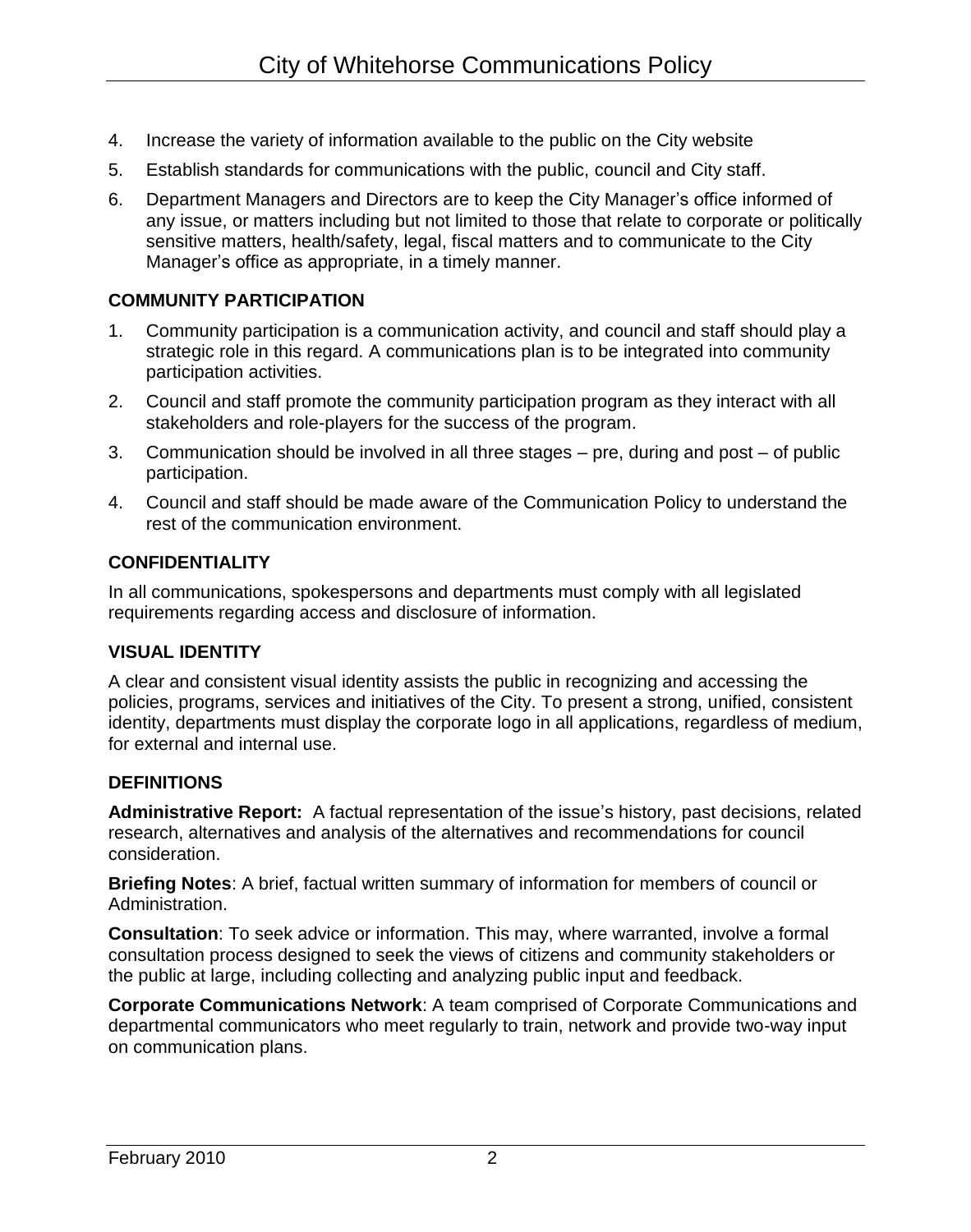**Crisis**: A situation, present or future, or major issue that may disrupt service or impact on public trust in the City.

**Departmental Communicator:** City Manager or Staff assigned by the City Manager, Division Director or designate to facilitate departmental communications such as media liaison, communication planning and implementation and to participate in the Communications Plan.

**Emergency:** An unusual situation that requires prompt action to limit damage to persons, property or the environment.

**Media**: Representatives of the print and electronic Media

**Media Advisory**: A notice to the media to announce an upcoming Media event such as a news conference, a special meeting of City Council, or a photo opportunity.

**Media Backgrounder**: A document or set of materials that provides technical information or historical background and, when used, generally accompanies a Media Release or Media Advisory or Corporate Report.

**Press Conference**: A meeting of News Media representatives arranged for the purpose of making a statement, announcement or replying to questions from the Media.

**Media Liaison**: A communicator who facilitates Media relations and communication between the News Media and the appropriate spokesperson.

**Press Release**: A factual written summary of information issued to the Media for the purpose of making a statement or announcement or replying to questions from the Media.

**Outside Boards and Agencies**: Organizations recognized by the Corporation through the Budget process, or other means, as an outside board or agency.

**Plain Language:** Effective communication that is clear, concise, relevant and easy to understand.

**Public Events:** An event arranged by the City directly, or in partnership, to release information, raise awareness, or to celebrate a civic milestone. Some of the most common include: award presentations, dinners, conference greetings, dedication ceremony, ground breaking, official opening, program launch, ribbon cutting, sod turning, and major announcements.

**Public Service Announcement:** A brief factual written summary to draw attention to an event, program or resource offered to the public.

**Public Statement**: A statement made verbally or in writing by spokespersons or civic employees to the Media, collectively or individually.

**Stakeholder:** Any individual, group of individuals, elected representative or organization with a specific stake or interest in the outcome of a decision.

**Technical Briefing:** A meeting involving media and/or members of council and the public arranged for the purpose of providing technical details of a specific project, initiative or program.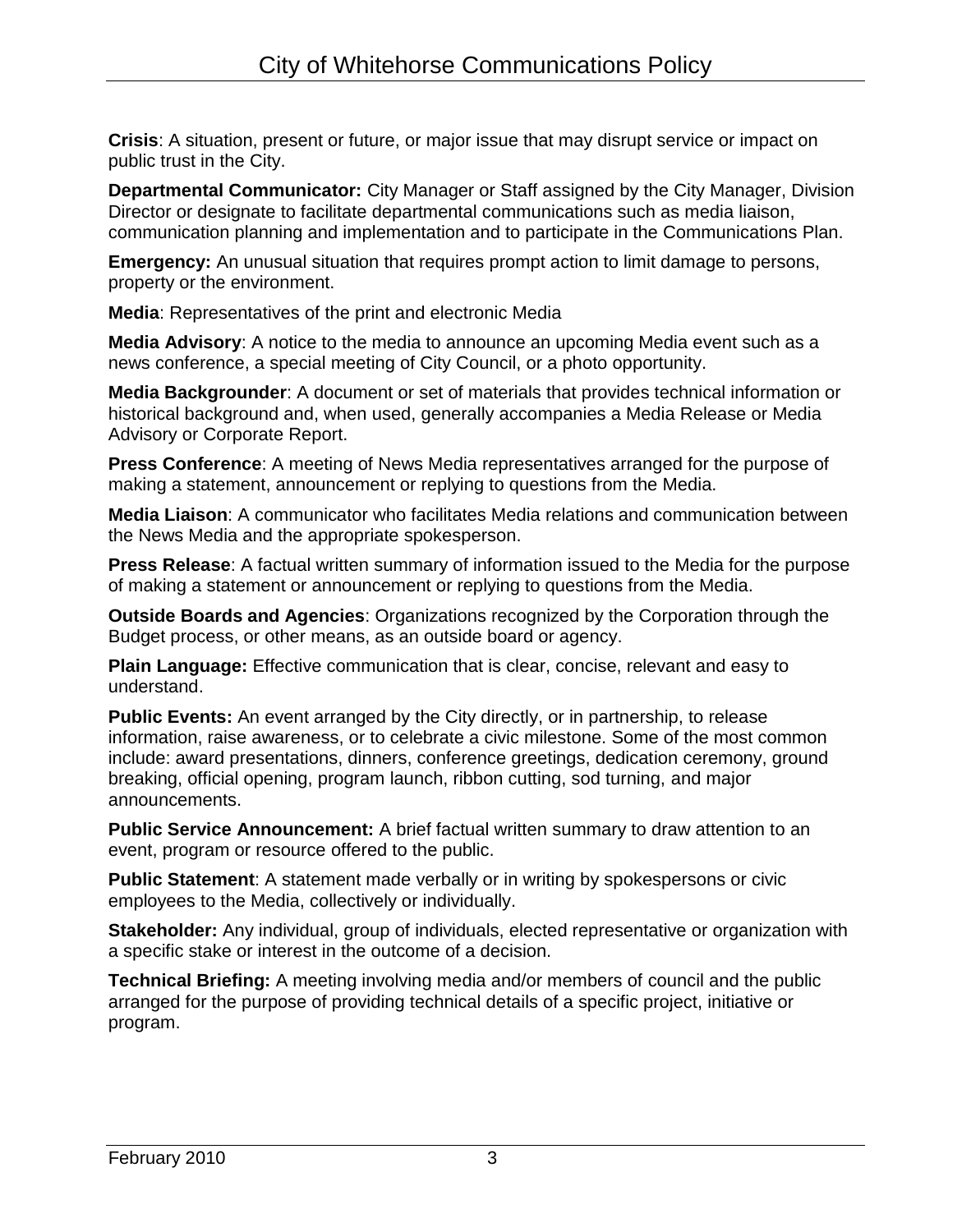### **GUIDELINES TO INFORMING CITIZENS**

Information on the City's policies, programs, services and initiatives should be generally available to the public in a variety of formats, subject to the availability of resources.

#### *Guidelines for City Departments are* **as** *follows.*

- 1. Information is provided to the public by knowledgeable staff.
- 2. Service is timely, courteous and efficient.
- 3. When information is unavailable, a prompt and clear explanation is provided.
- 4. Information in all formats is well identified as being from the City of Whitehorse in accordance with the Visual Identity policy and program.
- 5. Published information is provided in Plain Language.
- 6. A record of any published information is maintained and the published information includes the publication date.
- 7. Information is available on the standard of service a department provides, including timelines for response to inquiries, mail and complaints.
- 8. Information is available for review or on the website where it is needed by a citizen to use a service for which they are eligible, to inform citizens of risk(s) to health and safety, or to explain a major new policy, program, service or initiative. Copies of material are subject to the Fees and Charges Bylaw.

### **MEDIA RELATIONS**

The Media play an important role in providing information to the public on matters of civic interest.

When contacted by the media, whether by phone, e-mail, letter, or in person, staff should address inquiries promptly when received to accommodate publication or broadcast deadlines, wherever possible, subject to the policies and guidelines established by City Council.

Corporate Communications and/or departmental communicators ensure that Media requests, particularly for interviews or technical information, are directed to knowledgeable staff designated as spokesperson(s) for their department or division.

In-house media training may be provided to both new and existing staff upon request or if deemed necessary with respect to the nature of their position.

#### Guidelines for Departments:

Respect the authority and responsibility of City Council, whose members are entitled to learn about proposed policy initiatives or major new programs, services or initiatives before information about them is released to the media.

Consult with the City Manager's office when preparing campaigns or strategies that involve interaction with the public and/or require participation by the mayor or members of council, or when preparing a response to a media inquiry that could have implications for the mayor or members of council.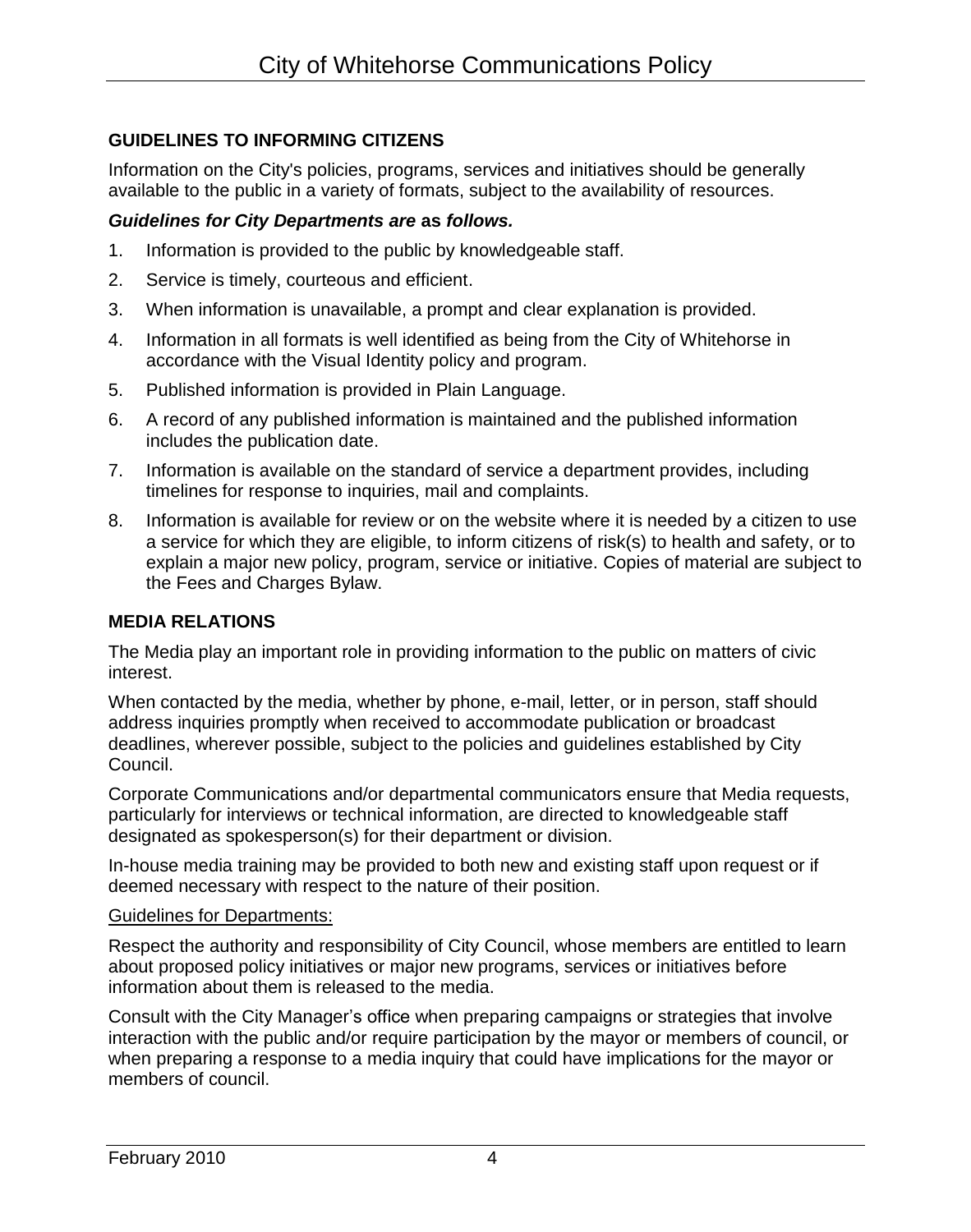Keep confidential information that is related to matters before the courts, or under the jurisdiction of another authority such as the Police Services Board.

### Crisis Communications

In a crisis, coordinated communication must be used to maintain or restore confidence. Departments must advise the City Manager's office and the City Clerk as soon as they identify an event or situation occurring in or affecting their department that may attract widespread media interest. Communications staff will contact the City Manager's office and coordinate a response including designating a spokesperson after consultation with the City Manager's Office and the appropriate department.

### Emergency Communications

The City of Whitehorse Emergency Plan details the protocol for Emergency Media communications.

# **PUBLIC EDUCATION CAMPAIGNS, EVENTS AND ANNOUNCEMENTS**

Public Events are arranged to communicate about major developments or to release information that is new and important to City services, programs and initiatives and especially to public health, safety and essential services.

Departments must:

- 1. Contact the City Manager's Office prior to the arrangement or participation in a public event or announcement.
- 2. Liaise with the City Manager's Office in the creation of a Public Event or Media Conference Plan to ensure well-managed delivery. (should have format for plan in appendix)
- 3. Communication plans should take into account appropriate recognition of partners and funders. Such recognition may include use of partner or funder corporate names and logos.
- 4. Provide in advance an agenda or copy of the Public Event or News Conference Plan to City Manager
- 5. Briefing Notes to council representative(s) taking part, together with an advance copy of any Media Advisory, Release or Backgrounder.
- 6. Coordinate participation through City Manager when multiple departments, community partners, and/or other levels of government are involved, or as requested by the Mayor.

# **INTERNET & ELECTRONIC COMMUNICATION**

The Internet and other electronic communication are important tools, which allow 24-hour access to information and support two-way communication. Departments must:

- 1. Make publications of interest to citizens that are widely distributed in paper copy available on the website as soon as possible after distribution to the public.
- 2. Remove out of date content from the City website as soon as practicable and include uploading and removal dates in communications planning.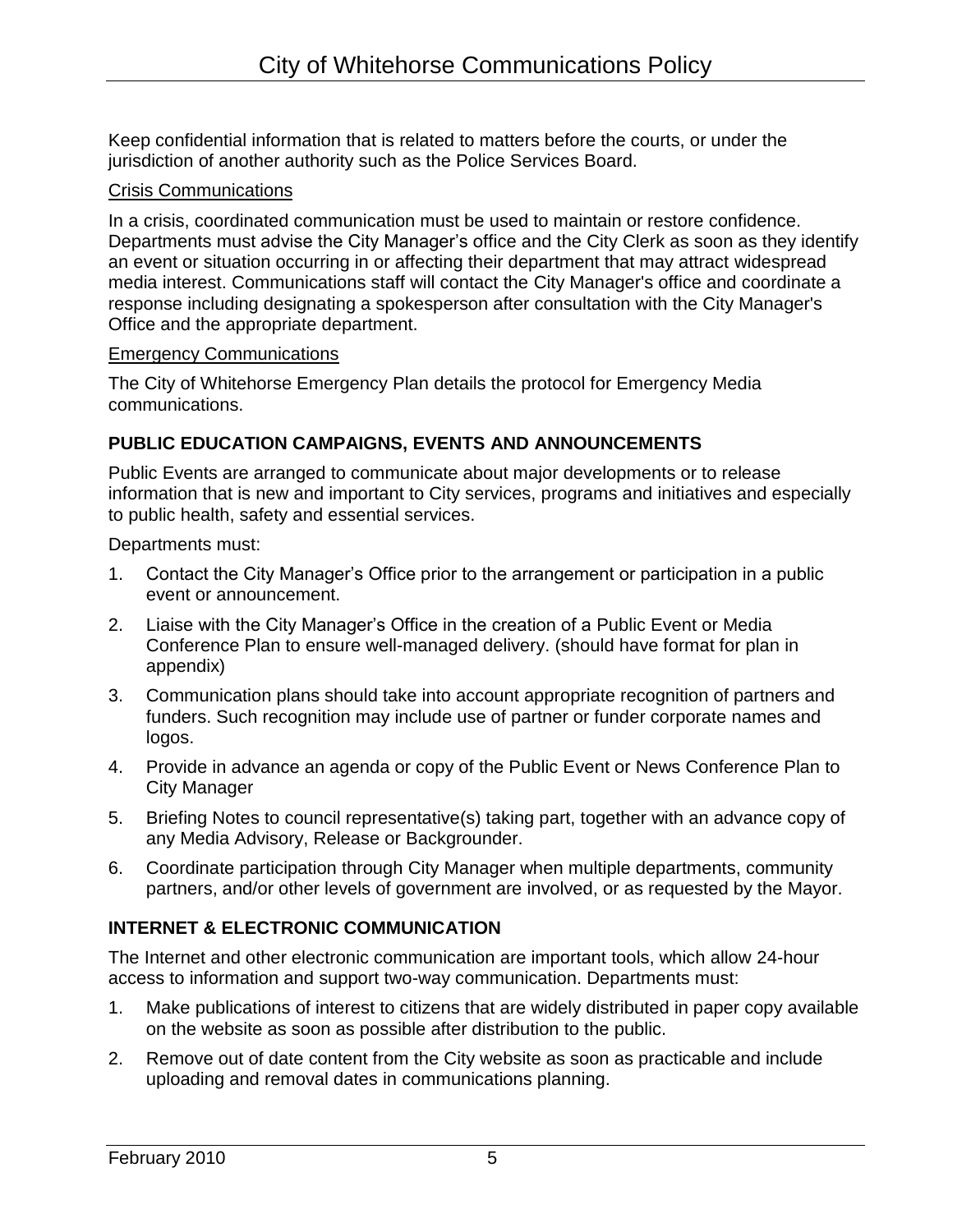- 3. Incorporate mechanisms for receiving and acknowledging public inquiries and feedback.
- 4. Maintain a record of information posted to the City's website prior to changes.
- 5. Establish ongoing updates and regular reviews of departmental pages and sub-sites so that information on policies, programs, services, initiatives and related third-party links are accurate and easy to understand.
- 6. Follow the standards for the look and feel of the City's website.
- 7. Provide a detailed analysis of any communications initiative involving social media (such as Facebook) and seek direction and approval from the City Manager prior to the development and implementation of the initiative.

# **E-mail Policy**

The inclusion of e-mail provisions has been incorporated into this policy in an effort to better manage the quality and quantity of corporate e-mail messages and to reduce the data management burden on city systems.

E-mail is a primary internal and external communication tool for the City of Whitehorse. While it is recognized that employees have by and large been responsible in the use of this tool there is also the recognition of the growing incidence of "internal spam" (e-mails not pertaining to City operations or not relevant to the vast majority of recipients to whom the message is sent). These types of e-mails can represent a communications burden on fellow employees and the corporation as a whole.

Employees are reminded that any message communicated is corporate property, can be traced back to the City of Whitehorse and may be subject to Freedom of Information and Privacy Act requests.

Corporate e-mail is a business tool, its reasonable, incidental use for personal purposes is acceptable so long as it does not interfere with staff productivity and/or pre-empt any business activity.

Employees should endeavour to follow all City e-mail guidelines as laid out.

The following is a list of e-mail user guidelines:

- 1. E-mails must contain a full signature including organization name, position, title and contact information.
- 2. Carefully consider the intended audience, length, tone, formality and format for all e-mail messages.
- 3. A message received which is intended for another person should be returned to sender and/or forwarded to the intended recipient if known.
- 4. The creation of single topic messages should be done whenever possible.
- 5. The sending or forwarding of "joke" e-mails is strongly discouraged and the inclusion of profane, libellous or criminal material in e-mails is not permitted.
- 6. "All Employees" e-mails (e-mails addressed to every staff member in the organization) are to be sent by management, human resources and communications staff only. Employees seeking to send e-mails out to all staff are required to receive their manager's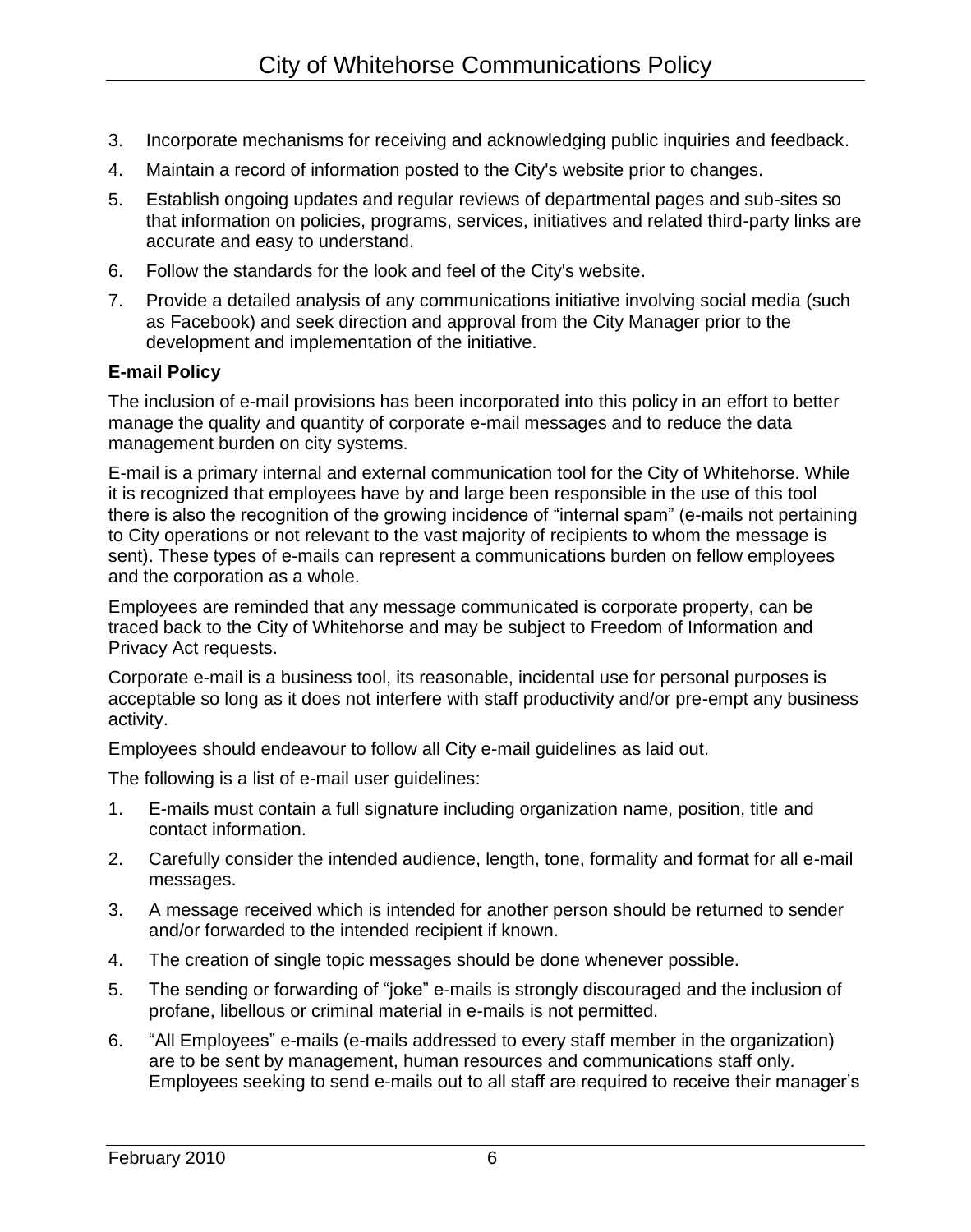authorization. In lieu of all employee e-mails staff members are encouraged to use specified distribution lists relevant to their department.

## **Links to Third Party Sites**

This type of link, which will generally open a new browser, is provided for the convenience of the visitor. Inclusion of the link does not imply endorsement by the corporation and the City accepts no responsibility for the content found on any third party website, which include links to private businesses. Links are subject to the approval of the City Manager or appropriate Divisional Director and may be removed without notice at the discretion of the department. Factors affecting approval or removal may include business case considerations, an assessment of the needs of the intended audience, the relevance to the City or appropriate department and technical or legal considerations.

# **CONSULTATIONS**

Open and effective communication is the key to successful public consultations.

### *Departments must.*

- 1. Inform citizens and stakeholders about opportunities to participate in public consultation and citizen engagement processes (such as surveys, town hall meetings and committees). This may be done through a combination of mediums including the City's website, Reports to Citizens, letters of invitation, posted notices, notices to the Media, advertising and other formats normally used by departments.
- 2. Clearly identify public information materials as being from the City.
- 3. Inform participants, in summary form, of the results of the public consultation and outcomes. This may be done through the City's website, Reports to Citizens, letters, posted notices, notices to the Media, advertising and other formats normally used by departments.
- 4. Collaborate as appropriate with the City Manager's office which provides support and advice to management staff that plan, implement and evaluate public consultation processes. The departmental communicators co-ordinate with the City Manager's office in the preparation and delivery of communication plans and strategies.
- 5. Prepare public consultation plans for any significant changes in service levels, notify council in advance of the consultation plan and report back to council on the results.
- 6. Consult with City Manager's office as appropriate.

# **ADVERTISING**

The Corporation's logo shall appear on all public notices and advertisements in the local media and/or web sites.

# **COMMUNICATION PLANNING**

Communication planning must be part of the annual business planning process and evaluation of communications must be part of business operations.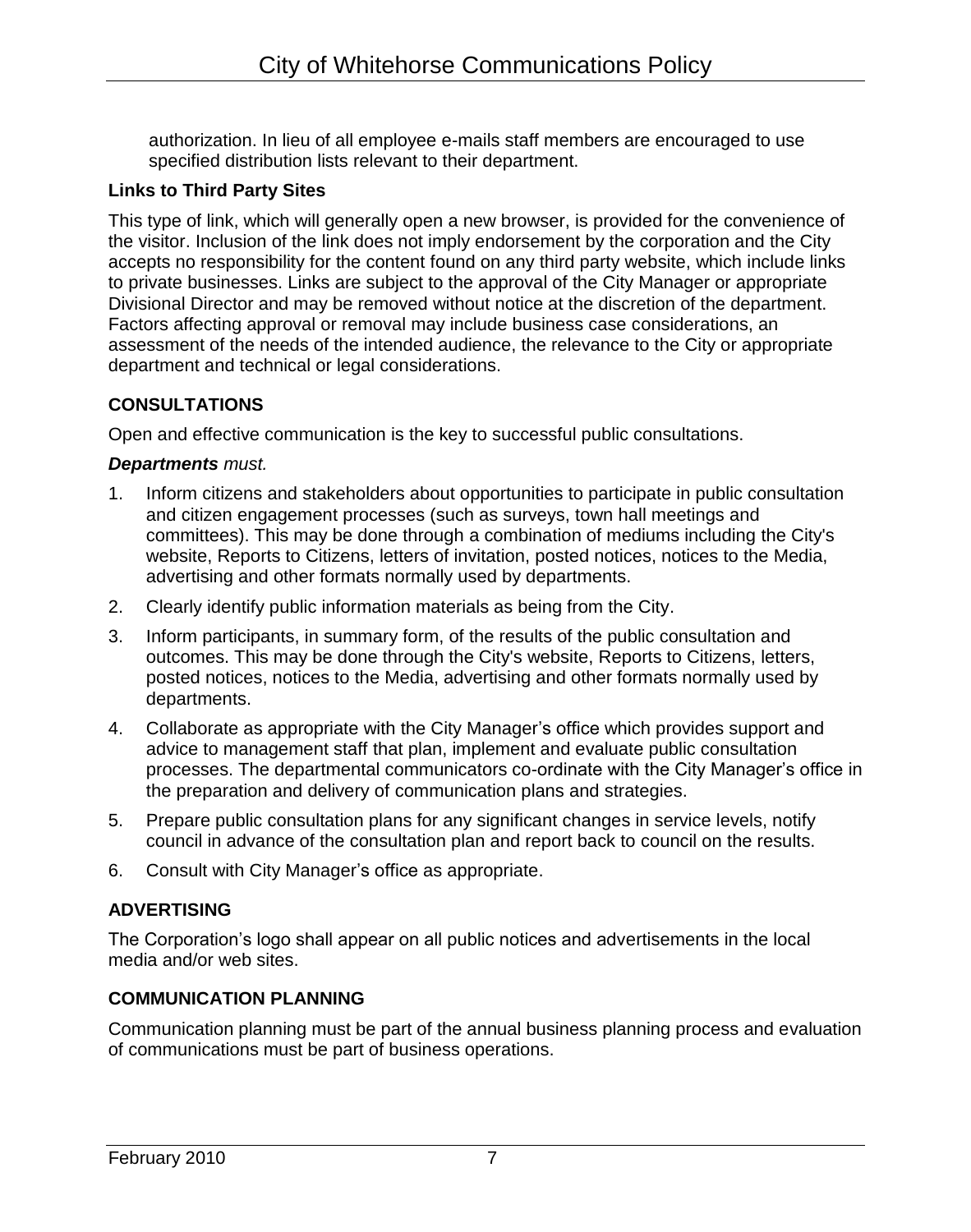The Corporate Communications Plan integrates the City's mission and goals, identifies target audiences, both internal and external, as well as strategies, objectives, tools, messages, responsibilities, resources required, evaluation.

In the implementation of communication plans, external partnering arrangements should be considered including appropriate recognition and the inclusion of themes relative to the partnership.

## **INTERNAL COMMUNICATION**

Open, two-way communication between council and administration and among City Manager, Directors, Managers, Supervisors and Employees is vital to the effective operation of the corporation and to achieve the mission and goals of the corporation. Internal communication is an integral part of the corporate communications plan.

#### Council and Administration

Administrative reports are the formal means of communication between administration and council. Clear, concise, relevant reports provide members of council with the information they need to make decisions on City policies, programs, services and initiatives.

Members of council bring forward items for the committee agendas in accordance with the procedural guidelines.

Public announcements must be distributed concurrently to members of council, except in urgent situations affecting public health, safety or danger to persons or property, where every attempt will be made to distribute as soon as possible after distribution to the media.

### Council Member Inquiries

Council member inquiries, whether by phone, e-mail, letter, or in person, must be addressed promptly.

Formal inquiries are managed by the City Manager and subject to appropriate consultation with the Directors and Department Managers.

For informal Inquiries, the City Manager, Clerk, Senior Management Team, and/or departmental communicators are available to ensure that information requests, particularly for technical information, are directed to knowledgeable staff designated as a spokesperson for their department. Where the nature and scope of the inquiry is unclear, or a conclusive response is not brief and direct, departments should seek clarification by responding to the City Manager. Where an inquiry is expected to involve detailed research on information that is not generally available, the council member may be referred to the formal inquiry process and may require a resolution of council.

Where a response is provided to an inquiry that is expected to attract media attention or become part of a council or Committee Agenda, the response shall be provided to all members of council, City Manager, Directors and Managers.

### Managers/Supervisors & Employees

Effective internal communication is a shared management responsibility, led by the City Manager's office and Directors with support from Administrative Services.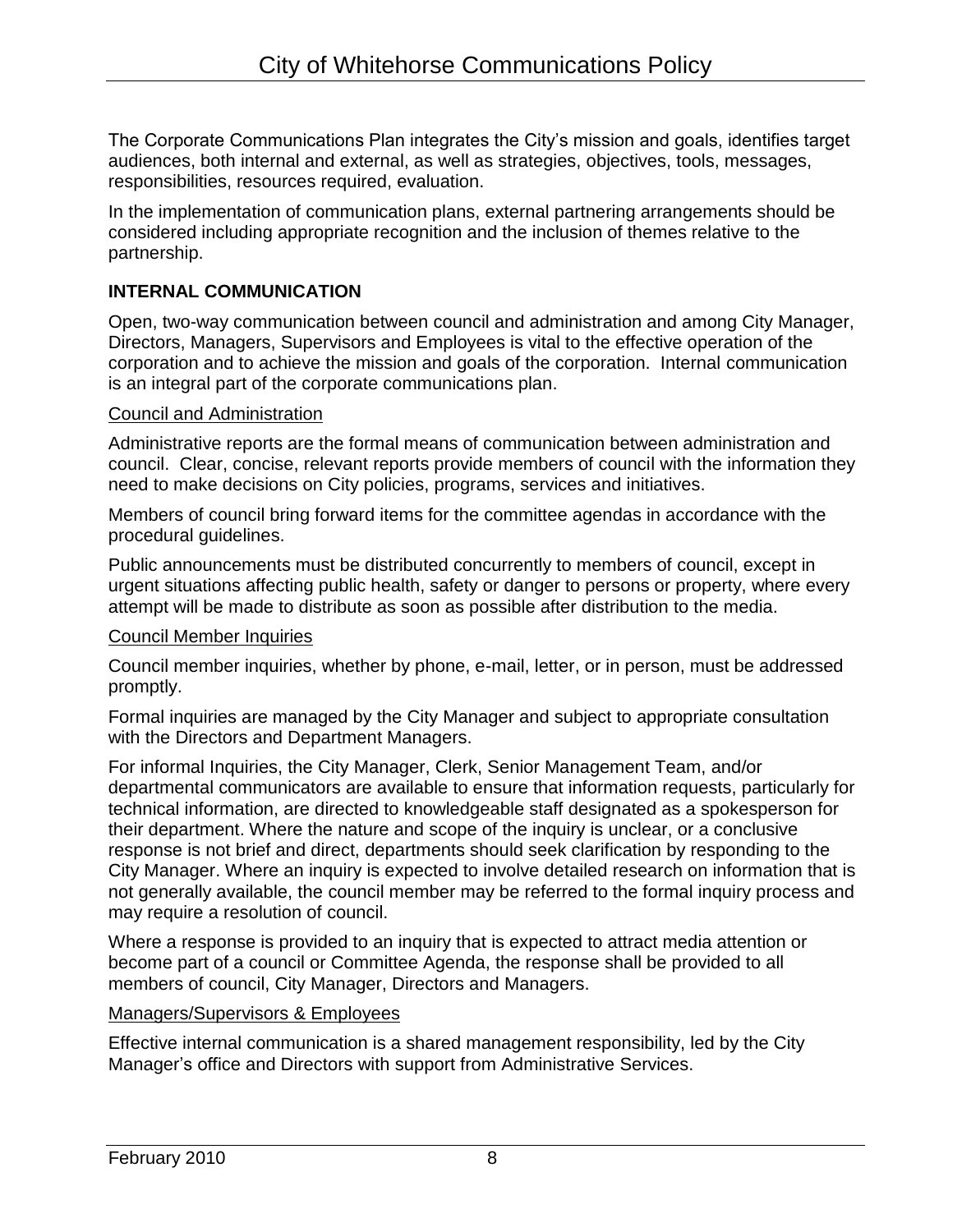Directors, Department Managers and Supervisors must communicate with employees openly often and, wherever possible, before information is made public.

To inform and engage employees, a variety of formats must be used, as appropriate and as resources permit, to reach the diverse audience across the Corporation. This may include a City Intranet, a mix of published materials including but not limited to memoranda, notices, employee newsletter and electronic bulletins, oral presentations and staff meetings.

The needs of all employees should be considered including outside workers who do not have access to electronic information and employees who work across the City. To ensure consistency and effective use of Corporate communication channels and formats. Departments may consult Corporate Services for support and advice before undertaking corporate-wide communication initiatives.

# **RESPONSIBILITIES**

Council and senior staff responsibilities regarding the Corporate Communications Plan are consistent with the "Accountability *I* Transparency: Roles and Responsibilities for council and Senior Staff" Policy document.

### *Mayor and Council:*

The Mayor is normally the City's chief spokesperson, explaining policies, priorities and decisions to the public, unless otherwise designated to another member of council or the City Manager.

The Mayor is normally the chief spokesperson for decisions approved by City Council and for the City as a Corporation unless another member of council is designated.

Committee Chairs are normally the chief spokespersons for matters dealt with under the jurisdiction of their particular committee unless another member of council is designated.

On occasion, council may designate an individual member of council as spokesperson on a particular issue.

### *Administration:*

*City Manager, Directors:* The City Manager is the primary administrative spokesperson. Divisional Directors are normally the spokespersons for programs, services and initiatives they administer unless otherwise directed by the City Manager.

# *Legal, Personnel:*

Inquiries regarding pending litigation, or involving a significant exposure to litigation, should be directed to the Director of Administrative Services or designate. Inquiries regarding personnelrelated information should be directed to the City Manager or designate, and subject to contacting the Director of Administrative Services in terms of potential insurance liability, and the respective Director having jurisdiction over the matter

**Election:**. Inquiries regarding City election and campaign issues should be directed to the City Clerk with the exception of election sign issues, which should be directed to By-law Enforcement.